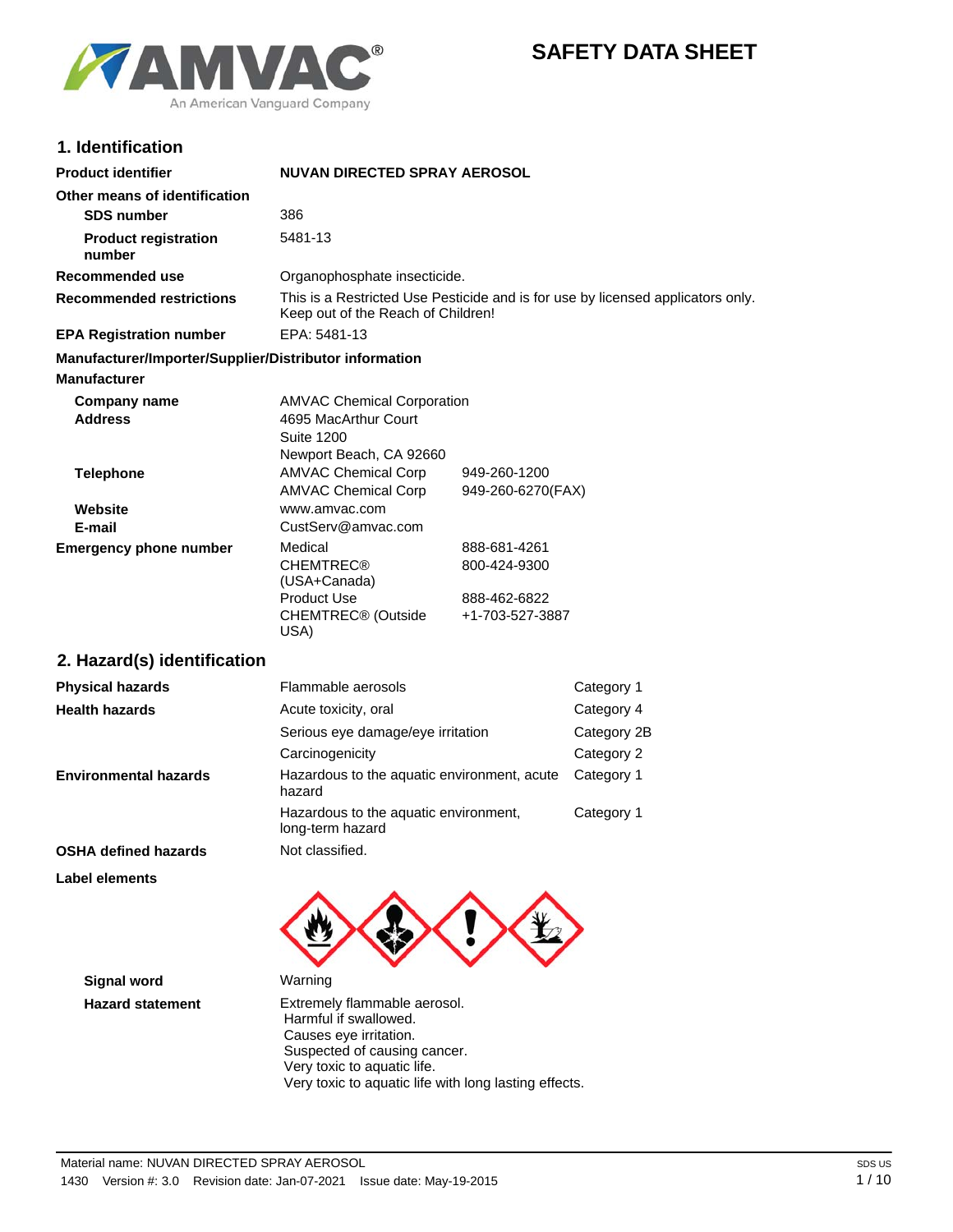| <b>Precautionary statement</b>               |                                                                                                                                                                                                                                                                                                                                                                                                                                                                                                                                                        |
|----------------------------------------------|--------------------------------------------------------------------------------------------------------------------------------------------------------------------------------------------------------------------------------------------------------------------------------------------------------------------------------------------------------------------------------------------------------------------------------------------------------------------------------------------------------------------------------------------------------|
| <b>Prevention</b>                            | Do not handle until all safety precautions have been read and understood.<br>Keep away from heat/sparks/open flames/hot surfaces. - No smoking.<br>Do not spray on an open flame or other ignition source.<br>Pressurized container: Do not pierce or burn, even after use.<br>Avoid breathing mist.<br>Wash thoroughly after handling.<br>Do not eat, drink or smoke when using this product.<br>Avoid release to the environment.<br>Wear protective gloves/protective clothing/eye protection/face protection.                                      |
| <b>Response</b>                              | If swallowed: Call a poison center/doctor if you feel unwell.<br>Rinse mouth.<br>If inhaled: Remove person to fresh air and keep comfortable for breathing.<br>If in eyes: Rinse cautiously with water for several minutes. Remove contact lenses, if present and<br>easy to do. Continue rinsing.<br>If exposed or concerned: Get medical advice/attention.<br>Call a poison center/doctor if you feel unwell.<br>If eye irritation persists: Get medical advice/attention.<br>Collect spillage.                                                      |
| <b>Storage</b>                               | Store locked up.<br>Protect from sunlight. Do not expose to temperatures exceeding 50°C/122°F.                                                                                                                                                                                                                                                                                                                                                                                                                                                         |
| <b>Disposal</b>                              | Dispose of contents/container in accordance with local/regional/national/international regulations.                                                                                                                                                                                                                                                                                                                                                                                                                                                    |
| Hazard(s) not otherwise<br>classified (HNOC) | None known.                                                                                                                                                                                                                                                                                                                                                                                                                                                                                                                                            |
| <b>Supplemental information</b>              | This is a pesticide product registered by the United States Environmental Protection Agency and<br>is subject to certain labeling requirements under federal pesticide law. These requirements differ<br>from the classification criteria and hazard information required for safety data sheets (SDS), and<br>for workplace labels of non-pesticide chemicals. The hazard information required on the pesticide<br>label is reproduced in section 15. The pesticide label also includes other important information,<br>including directions for use. |

# **3. Composition/information on ingredients**

### **Mixtures**

| <b>Chemical name</b>                                                         | Common name and synonyms                                                                                                                                                                                                                                                                                                                                                                                                                                                                                                                                                                                                                                                             | <b>CAS number</b> | %    |
|------------------------------------------------------------------------------|--------------------------------------------------------------------------------------------------------------------------------------------------------------------------------------------------------------------------------------------------------------------------------------------------------------------------------------------------------------------------------------------------------------------------------------------------------------------------------------------------------------------------------------------------------------------------------------------------------------------------------------------------------------------------------------|-------------------|------|
| Dichlorvos (DDVP)                                                            | DDVP, Nuvan, Vapona, Dimethyl<br>2.2-dichlorovinyl phosphate                                                                                                                                                                                                                                                                                                                                                                                                                                                                                                                                                                                                                         | 62-73-7           | 0.5  |
| <b>Additional components</b>                                                 |                                                                                                                                                                                                                                                                                                                                                                                                                                                                                                                                                                                                                                                                                      |                   |      |
| <b>Chemical name</b>                                                         | Common name and synonyms                                                                                                                                                                                                                                                                                                                                                                                                                                                                                                                                                                                                                                                             | <b>CAS number</b> | %    |
| Inert ingredients                                                            |                                                                                                                                                                                                                                                                                                                                                                                                                                                                                                                                                                                                                                                                                      | N/A               | 99.5 |
| 4. First-aid measures                                                        |                                                                                                                                                                                                                                                                                                                                                                                                                                                                                                                                                                                                                                                                                      |                   |      |
| <b>Inhalation</b>                                                            | Remove victim to fresh air and keep at rest in a position comfortable for breathing. Oxygen or<br>artificial respiration if needed. Call a poison center or doctor/physician if you feel unwell.                                                                                                                                                                                                                                                                                                                                                                                                                                                                                     |                   |      |
| <b>Skin contact</b>                                                          | Wash off with soap and water. Get medical attention if irritation develops and persists.                                                                                                                                                                                                                                                                                                                                                                                                                                                                                                                                                                                             |                   |      |
| Eye contact                                                                  | Immediately flush eyes with plenty of water for at least 15 minutes. Remove contact lenses, if<br>present and easy to do. Continue rinsing. Get medical attention if irritation develops and persists.                                                                                                                                                                                                                                                                                                                                                                                                                                                                               |                   |      |
| Ingestion                                                                    | Rinse mouth. If vomiting occurs, keep head low so that stomach content doesn't get into the lungs.<br>Get medical advice/attention if you feel unwell.                                                                                                                                                                                                                                                                                                                                                                                                                                                                                                                               |                   |      |
| <b>Most important</b><br>symptoms/effects, acute and<br>delayed              | Irritation of eyes. Exposed individuals may experience eye tearing, redness, and discomfort. Acute<br>cholinesterase depression may be evidenced by headache, nausea, vomiting, diarrhea, abdominal<br>cramps, excessive sweating, salivation and tearing, constricted pupils, blurred vision, tightness in<br>chest, weakness, muscle twitching and confusion; in extreme cases unconsciousness,<br>convulsions, severe respiratory depression and death may occur. Dizziness, loss of concentration,<br>and frostbite. CNS depression and cardiac arrhythmia at higher exposure levels to the propellant.<br>Asphyxiation can occur in confined spaces if the vapors displace air. |                   |      |
| Indication of immediate<br>medical attention and special<br>treatment needed | Keep victim warm. Keep victim under observation. Symptoms may be delayed. This is a<br>cholinesterase inhibiting organophosphorous pesticide. The following antidotes are generally<br>accepted: atropine and oximes. Contact the nearest POISON Control Center for medical advice.                                                                                                                                                                                                                                                                                                                                                                                                  |                   |      |
| <b>General information</b>                                                   | IF exposed or concerned: Get medical advice/attention. Ensure that medical personnel are aware<br>of the material(s) involved, and take precautions to protect themselves. Show this safety data<br>sheet to the doctor in attendance.                                                                                                                                                                                                                                                                                                                                                                                                                                               |                   |      |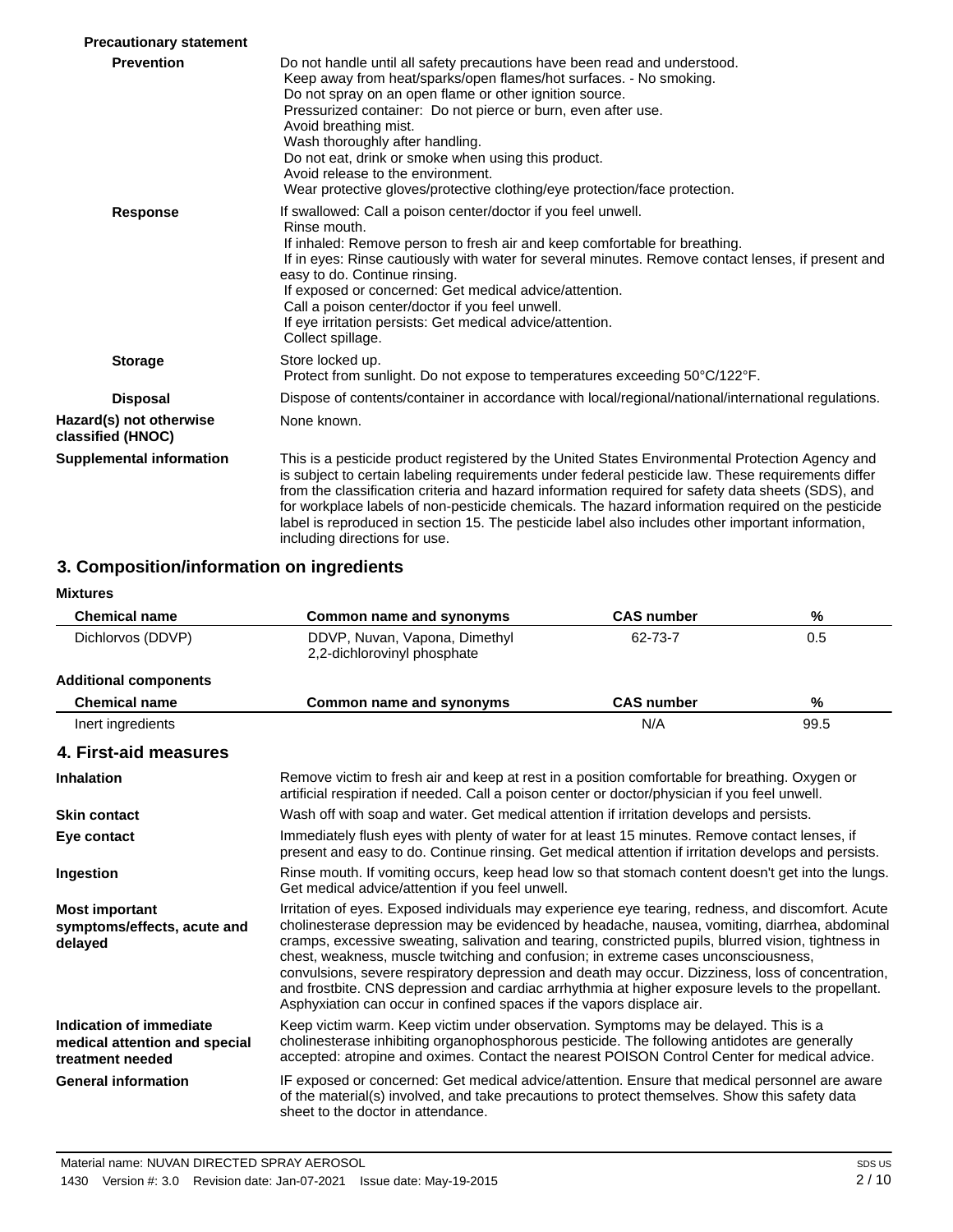## **5. Fire-fighting measures**

| Suitable extinguishing media                                              | Water fog. Foam. Dry chemical powder. Carbon dioxide (CO2).                                                                                                                                                                                                                                                                                                                                                                                                                   |  |  |
|---------------------------------------------------------------------------|-------------------------------------------------------------------------------------------------------------------------------------------------------------------------------------------------------------------------------------------------------------------------------------------------------------------------------------------------------------------------------------------------------------------------------------------------------------------------------|--|--|
| Unsuitable extinguishing<br>media                                         | Not available.                                                                                                                                                                                                                                                                                                                                                                                                                                                                |  |  |
| Specific hazards arising from<br>the chemical                             | Contents under pressure. Pressurized container may explode when exposed to heat or flame.<br>During fire, gases hazardous to health may be formed.                                                                                                                                                                                                                                                                                                                            |  |  |
| Special protective equipment<br>and precautions for firefighters          | Firefighters must use standard protective equipment including flame retardant coat, helmet with<br>face shield, gloves, rubber boots, and in enclosed spaces, SCBA.                                                                                                                                                                                                                                                                                                           |  |  |
| <b>Fire fighting</b><br>equipment/instructions                            | Move containers from fire area if you can do so without risk. Containers should be cooled with<br>water to prevent vapor pressure build up. For massive fire in cargo area, use unmanned hose<br>holder or monitor nozzles, if possible. If not, withdraw and let fire burn out.                                                                                                                                                                                              |  |  |
| <b>Specific methods</b>                                                   | Use standard firefighting procedures and consider the hazards of other involved materials. Move<br>containers from fire area if you can do so without risk. Use water spray to cool unopened<br>containers. In the event of fire and/or explosion do not breathe fumes.                                                                                                                                                                                                       |  |  |
| <b>General fire hazards</b>                                               | Extremely flammable aerosol.                                                                                                                                                                                                                                                                                                                                                                                                                                                  |  |  |
| 6. Accidental release measures                                            |                                                                                                                                                                                                                                                                                                                                                                                                                                                                               |  |  |
| Personal precautions,<br>protective equipment and<br>emergency procedures | Keep unnecessary personnel away. Keep people away from and upwind of spill/leak. Wear<br>appropriate protective equipment and clothing during clean-up. Avoid breathing mist. Do not touch<br>damaged containers or spilled material unless wearing appropriate protective clothing. Ventilate<br>closed spaces before entering them. Local authorities should be advised if significant spillages<br>cannot be contained. For personal protection, see section 8 of the SDS. |  |  |
| <b>Methods and materials for</b><br>containment and cleaning up           | Stop leak if you can do so without risk. Move the cylinder to a safe and open area if the leak is<br>irreparable. Prevent product from entering drains. Put material in suitable, covered, labeled<br>containers. For waste disposal, see section 13 of the SDS. Wear appropriate protective equipment                                                                                                                                                                        |  |  |

been dispersed. Avoid release to the environment. Inform appropriate managerial or supervisory personnel of all environmental releases. Prevent further leakage or spillage if safe to do so. Avoid discharge into drains, water courses or onto the ground. **Environmental precautions**

and clothing during clean-up. Ventilate the contaminated area. Evacuate the area until vapor has

### **7. Handling and storage**

| <b>Precautions for safe handling</b>                            | Do not handle until all safety precautions have been read and understood. Pressurized container:<br>Do not pierce or burn, even after use. Do not use if spray button is missing or defective. Do not<br>spray on a naked flame or any other incandescent material. Do not smoke while using or until<br>sprayed surface is thoroughly dry. Do not cut, weld, solder, drill, grind, or expose containers to<br>heat, flame, sparks, or other sources of ignition. All equipment used when handling the product<br>must be grounded. Do not re-use empty containers. Do not taste or swallow. Avoid breathing mist.<br>Avoid contact with eyes. Avoid prolonged exposure. When using, do not eat, drink or smoke. Use<br>only in well-ventilated areas. Wear appropriate personal protective equipment. Wash hands<br>thoroughly after handling. Avoid release to the environment. Observe good industrial hygiene<br>practices. |
|-----------------------------------------------------------------|---------------------------------------------------------------------------------------------------------------------------------------------------------------------------------------------------------------------------------------------------------------------------------------------------------------------------------------------------------------------------------------------------------------------------------------------------------------------------------------------------------------------------------------------------------------------------------------------------------------------------------------------------------------------------------------------------------------------------------------------------------------------------------------------------------------------------------------------------------------------------------------------------------------------------------|
| Conditions for safe storage,<br>including any incompatibilities | Store locked up. Pressurized container. Protect from sunlight and do not expose to temperatures<br>exceeding 50°C/122 °F. Do not puncture, incinerate or crush. Do not handle or store near an open<br>flame, heat or other sources of ignition. This material can accumulate static charge which may<br>cause spark and become an ignition source. Store in tightly closed container. Store in a<br>well-ventilated place. Keep out of the reach of children. Store away from incompatible materials<br>(see Section 10 of the SDS). Level 3 Aerosol.                                                                                                                                                                                                                                                                                                                                                                          |

### **8. Exposure controls/personal protection**

#### **Occupational exposure limits**

The following constituents are the only constituents of the product which have a PEL, TLV or other recommended exposure limit. At this time, the other constituents have no known exposure limits.

| US. OSHA Table Z-1 Limits for Air Contaminants (29 CFR 1910.1000) |      |         |  |
|-------------------------------------------------------------------|------|---------|--|
| <b>Components</b>                                                 | Type | Value   |  |
| Dichlorvos (DDVP) (CAS<br>$62 - 73 - 7)$                          | PEL  | 1 ma/m3 |  |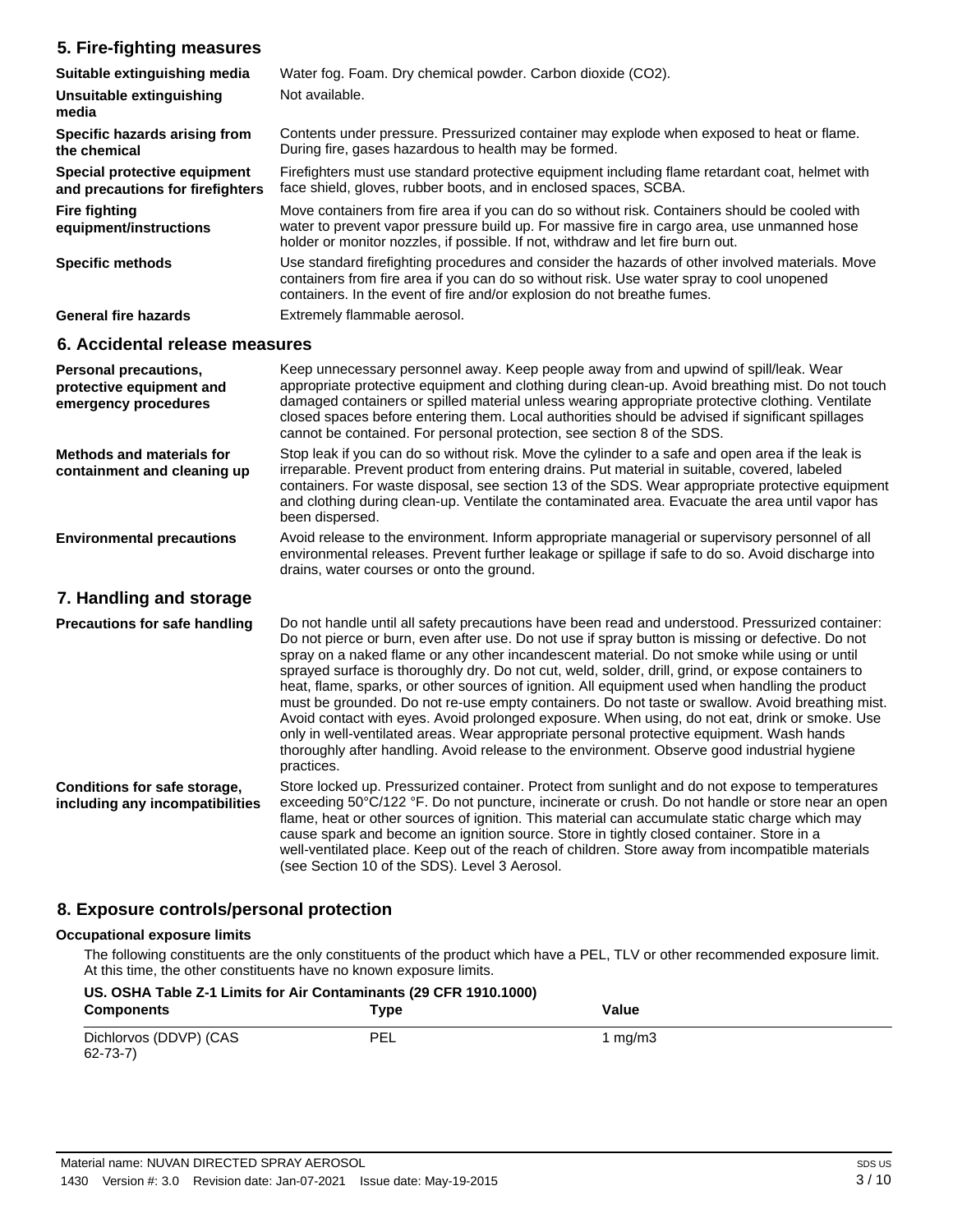| <b>US. ACGIH Threshold Limit Values</b><br><b>Components</b> | Type                                                                  | Value                                                                                                                                                                                                                                                                                                                                                                                                                                                                                                                                                                                                                                                                                                         | Form                             |
|--------------------------------------------------------------|-----------------------------------------------------------------------|---------------------------------------------------------------------------------------------------------------------------------------------------------------------------------------------------------------------------------------------------------------------------------------------------------------------------------------------------------------------------------------------------------------------------------------------------------------------------------------------------------------------------------------------------------------------------------------------------------------------------------------------------------------------------------------------------------------|----------------------------------|
| Dichlorvos (DDVP) (CAS<br>$62 - 73 - 7$ )                    | <b>TWA</b>                                                            | $0.1$ mg/m $3$                                                                                                                                                                                                                                                                                                                                                                                                                                                                                                                                                                                                                                                                                                | Inhalable fraction and<br>vapor. |
| US. NIOSH: Pocket Guide to Chemical Hazards                  |                                                                       |                                                                                                                                                                                                                                                                                                                                                                                                                                                                                                                                                                                                                                                                                                               |                                  |
| <b>Components</b>                                            | <b>Type</b>                                                           | <b>Value</b>                                                                                                                                                                                                                                                                                                                                                                                                                                                                                                                                                                                                                                                                                                  |                                  |
| Dichlorvos (DDVP) (CAS<br>$62 - 73 - 7$                      | <b>TWA</b>                                                            | 1 $mg/m3$                                                                                                                                                                                                                                                                                                                                                                                                                                                                                                                                                                                                                                                                                                     |                                  |
| <b>Biological limit values</b>                               | No biological exposure limits noted for the ingredient(s).            |                                                                                                                                                                                                                                                                                                                                                                                                                                                                                                                                                                                                                                                                                                               |                                  |
| <b>Exposure guidelines</b>                                   |                                                                       |                                                                                                                                                                                                                                                                                                                                                                                                                                                                                                                                                                                                                                                                                                               |                                  |
|                                                              | US ACGIH Threshold Limit Values: Skin designation                     |                                                                                                                                                                                                                                                                                                                                                                                                                                                                                                                                                                                                                                                                                                               |                                  |
| Dichlorvos (DDVP) (CAS 62-73-7)                              | US NIOSH Pocket Guide to Chemical Hazards: Skin designation           | Can be absorbed through the skin.                                                                                                                                                                                                                                                                                                                                                                                                                                                                                                                                                                                                                                                                             |                                  |
| Dichlorvos (DDVP) (CAS 62-73-7)                              | US. OSHA Table Z-1 Limits for Air Contaminants (29 CFR 1910.1000)     | Can be absorbed through the skin.                                                                                                                                                                                                                                                                                                                                                                                                                                                                                                                                                                                                                                                                             |                                  |
| Dichlorvos (DDVP) (CAS 62-73-7)                              |                                                                       | Can be absorbed through the skin.                                                                                                                                                                                                                                                                                                                                                                                                                                                                                                                                                                                                                                                                             |                                  |
| Appropriate engineering<br>controls                          | Not available.                                                        |                                                                                                                                                                                                                                                                                                                                                                                                                                                                                                                                                                                                                                                                                                               |                                  |
|                                                              | Individual protection measures, such as personal protective equipment |                                                                                                                                                                                                                                                                                                                                                                                                                                                                                                                                                                                                                                                                                                               |                                  |
| <b>Eye/face protection</b>                                   | settings only.                                                        | Chemical respirator with organic vapor cartridge and full facepiece. Applicable for industrial                                                                                                                                                                                                                                                                                                                                                                                                                                                                                                                                                                                                                |                                  |
| <b>Skin protection</b>                                       |                                                                       |                                                                                                                                                                                                                                                                                                                                                                                                                                                                                                                                                                                                                                                                                                               |                                  |
| <b>Hand protection</b>                                       |                                                                       | Wear appropriate chemical resistant gloves. Applicable for industrial settings only. Nitrile gloves<br>are recommended (minimum thickness 0.40 mm). Wash when contaminated. Dispose of gloves<br>when contaminated inside, when perforated or when contamination outside cannot be removed.<br>Always wash hands before eating, drinking, smoking or using the toilet.                                                                                                                                                                                                                                                                                                                                        |                                  |
| <b>Other</b>                                                 |                                                                       | Use of an impervious apron is recommended. Applicable for industrial settings only. The following<br>clothing is required: overalls or pants and long-sleeved shirt, chemical resistant gloves (preferably<br>nitrile), chemical resistant boots. For added protection a chemical resistant apron and a full face<br>shield are recommended. It there is a risk of splashing, misting or release the following additional<br>PPE is required: two piece hooded chemical resistant suit with either a full face respirator or a<br>SCBA. Follow manufacturer's instructions for cleaning/maintaining PPE. If no such instructions are<br>available, use detergent and hot water. Keep and wash PPE separately. |                                  |
| <b>Respiratory protection</b>                                | settings only.                                                        | Chemical respirator with organic vapor cartridge and full facepiece. Applicable for industrial                                                                                                                                                                                                                                                                                                                                                                                                                                                                                                                                                                                                                |                                  |
| <b>Thermal hazards</b>                                       | Not available.                                                        |                                                                                                                                                                                                                                                                                                                                                                                                                                                                                                                                                                                                                                                                                                               |                                  |
| General hygiene<br>considerations                            | equipment to remove contaminants.                                     | Observe any medical surveillance requirements. When using do not smoke. Keep away from food<br>and drink. Always observe good personal hygiene measures, such as washing after handling the<br>material and before eating, drinking, and/or smoking. Routinely wash work clothing and protective                                                                                                                                                                                                                                                                                                                                                                                                              |                                  |
| 9. Physical and chemical properties                          |                                                                       |                                                                                                                                                                                                                                                                                                                                                                                                                                                                                                                                                                                                                                                                                                               |                                  |
| <b>Appearance</b>                                            | Clear aerosol.                                                        |                                                                                                                                                                                                                                                                                                                                                                                                                                                                                                                                                                                                                                                                                                               |                                  |
| <b>Physical state</b>                                        | Liquid.                                                               |                                                                                                                                                                                                                                                                                                                                                                                                                                                                                                                                                                                                                                                                                                               |                                  |
| Form                                                         | Aerosol.                                                              |                                                                                                                                                                                                                                                                                                                                                                                                                                                                                                                                                                                                                                                                                                               |                                  |
|                                                              |                                                                       |                                                                                                                                                                                                                                                                                                                                                                                                                                                                                                                                                                                                                                                                                                               |                                  |

| <b>FOND</b>                                | AUUSUI.                                         |
|--------------------------------------------|-------------------------------------------------|
| Color                                      | Clear colorless                                 |
| Odor                                       | Slight ethereal and sweet odor.                 |
| <b>Odor threshold</b>                      | Not available.                                  |
| рH                                         | Not available.                                  |
| Melting point/freezing point               | Not available.                                  |
| Initial boiling point and boiling<br>range | -16.3 $\degree$ F (-26.8 $\degree$ C) estimated |
| <b>Flash point</b>                         | > 175 °F (> 79 °C) Cleveland Closed Cup         |
| <b>Evaporation rate</b>                    | Not available.                                  |
| Flammability (solid, gas)                  | Not applicable.                                 |
|                                            |                                                 |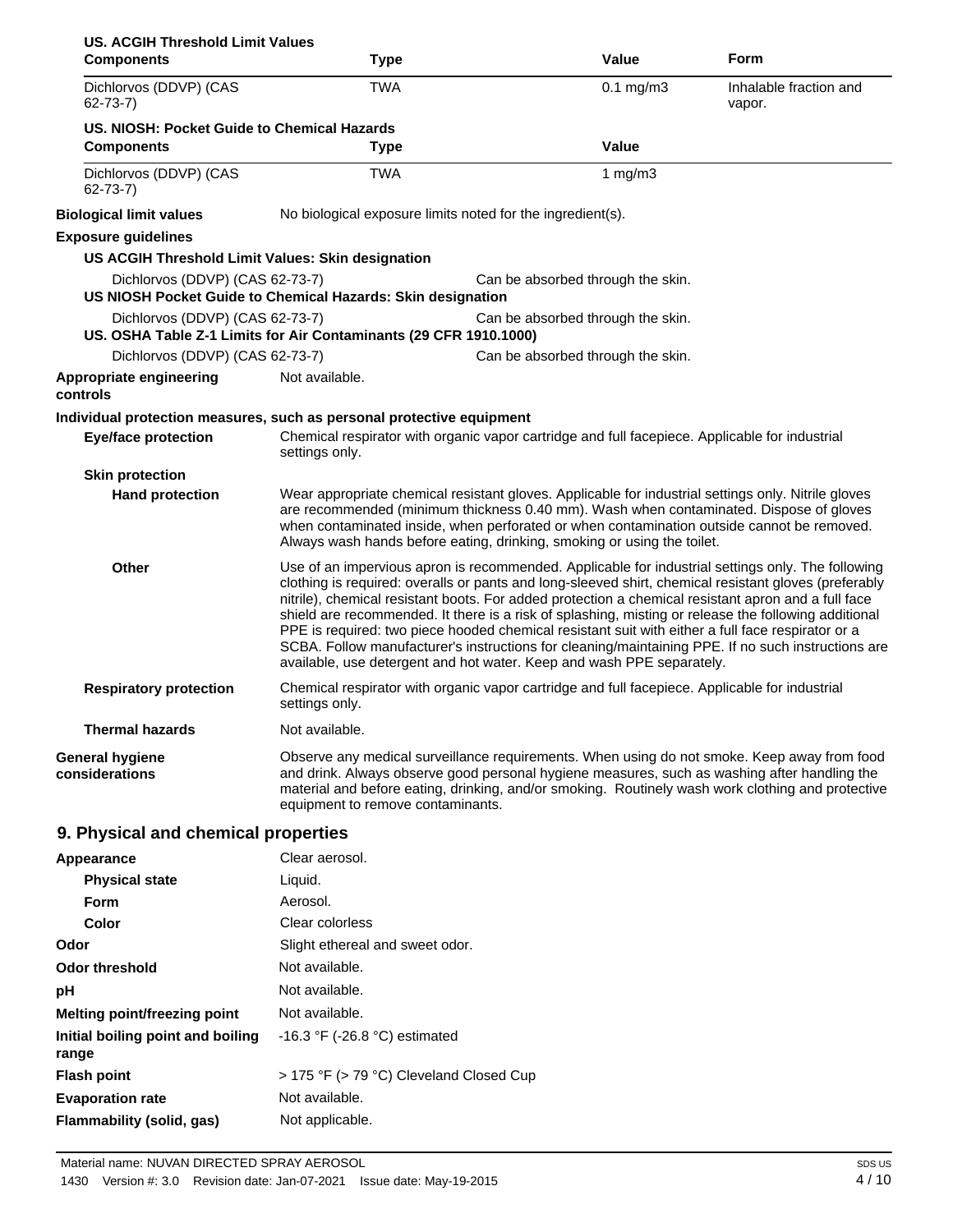## **Upper/lower flammability or explosive limits**

| Opper/IOWER Hammability OF EXPIOSIVE IMMITS |                            |  |  |
|---------------------------------------------|----------------------------|--|--|
| <b>Flammability limit - lower</b><br>(%)    | 1.8 % estimated            |  |  |
| <b>Flammability limit - upper</b><br>$(\%)$ | 9.5 % estimated            |  |  |
| Explosive limit - lower (%)                 | Not available.             |  |  |
| Explosive limit - upper (%)                 | Not available.             |  |  |
| Vapor pressure                              | 4.457E+03 mm Hg @ 70 F     |  |  |
| Vapor density                               | Not available.             |  |  |
| <b>Relative density</b>                     | Not available.             |  |  |
| Solubility(ies)                             |                            |  |  |
| <b>Solubility (water)</b>                   | Not available.             |  |  |
| <b>Auto-ignition temperature</b>            | Not available.             |  |  |
| <b>Decomposition temperature</b>            | Not available.             |  |  |
| Viscosity                                   | Not available.             |  |  |
| <b>Other information</b>                    |                            |  |  |
| <b>Bulk density</b>                         | $< 1$ g/cm <sup>3</sup>    |  |  |
| <b>Explosive properties</b>                 | Not explosive.             |  |  |
| <b>Flammability class</b>                   | Combustible IIIA estimated |  |  |
| <b>Oxidizing properties</b>                 | Not oxidizing.             |  |  |
| VOC                                         | 11.2 % estimated           |  |  |

## **10. Stability and reactivity**

| <b>Reactivity</b>                            | The product is stable and non-reactive under normal conditions of use, storage and transport.                                                                            |
|----------------------------------------------|--------------------------------------------------------------------------------------------------------------------------------------------------------------------------|
| <b>Chemical stability</b>                    | Material is stable under normal conditions.                                                                                                                              |
| <b>Possibility of hazardous</b><br>reactions | No dangerous reaction known under conditions of normal use.                                                                                                              |
| <b>Conditions to avoid</b>                   | Keep away from heat, hot surfaces, sparks, open flames and other ignition sources. Avoid<br>temperatures exceeding the flash point. Contact with incompatible materials. |
| Incompatible materials                       | Strong oxidizing agents.                                                                                                                                                 |
| <b>Hazardous decomposition</b><br>products   | No hazardous decomposition products are known. Emits hazardous fumes and smoke of unknown<br>composition when heated to decomposition or burned.                         |

## **11. Toxicological information**

### **Information on likely routes of exposure**

| <b>Inhalation</b>                                                                  | Prolonged inhalation may be harmful.                                                                                                                                                                                                                                                                                                                                                                                                                                                            |
|------------------------------------------------------------------------------------|-------------------------------------------------------------------------------------------------------------------------------------------------------------------------------------------------------------------------------------------------------------------------------------------------------------------------------------------------------------------------------------------------------------------------------------------------------------------------------------------------|
| <b>Skin contact</b>                                                                | Prolonged skin contact may cause temporary irritation.                                                                                                                                                                                                                                                                                                                                                                                                                                          |
| Eye contact                                                                        | Causes eye irritation.                                                                                                                                                                                                                                                                                                                                                                                                                                                                          |
| Ingestion                                                                          | Harmful if swallowed.                                                                                                                                                                                                                                                                                                                                                                                                                                                                           |
| Symptoms related to the<br>physical, chemical and<br>toxicological characteristics | Irritation of eyes. Exposed individuals may experience eye tearing, redness, and discomfort. Acute<br>cholinesterase depression may be evidenced by headache, nausea, vomiting, diarrhea,<br>abdominal cramps, excessive sweating, salivation and tearing, constricted pupils, blurred vision,<br>tightness in chest, weakness, muscle twitching and confusion; in extreme cases,<br>unconsciousness, convulsions, severe respiratory depression and death may occur. Causes eye<br>irritation. |

### **Information on toxicological effects**

| <b>Acute toxicity</b>        | Harmful if swallowed. |                     |  |
|------------------------------|-----------------------|---------------------|--|
| <b>Product</b>               | <b>Species</b>        | <b>Test Results</b> |  |
| NUVAN DIRECTED SPRAY AEROSOL |                       |                     |  |
| <b>Acute</b>                 |                       |                     |  |
| <b>Dermal</b>                |                       |                     |  |
| LD50                         | Rabbit                | > 5050 mg/kg        |  |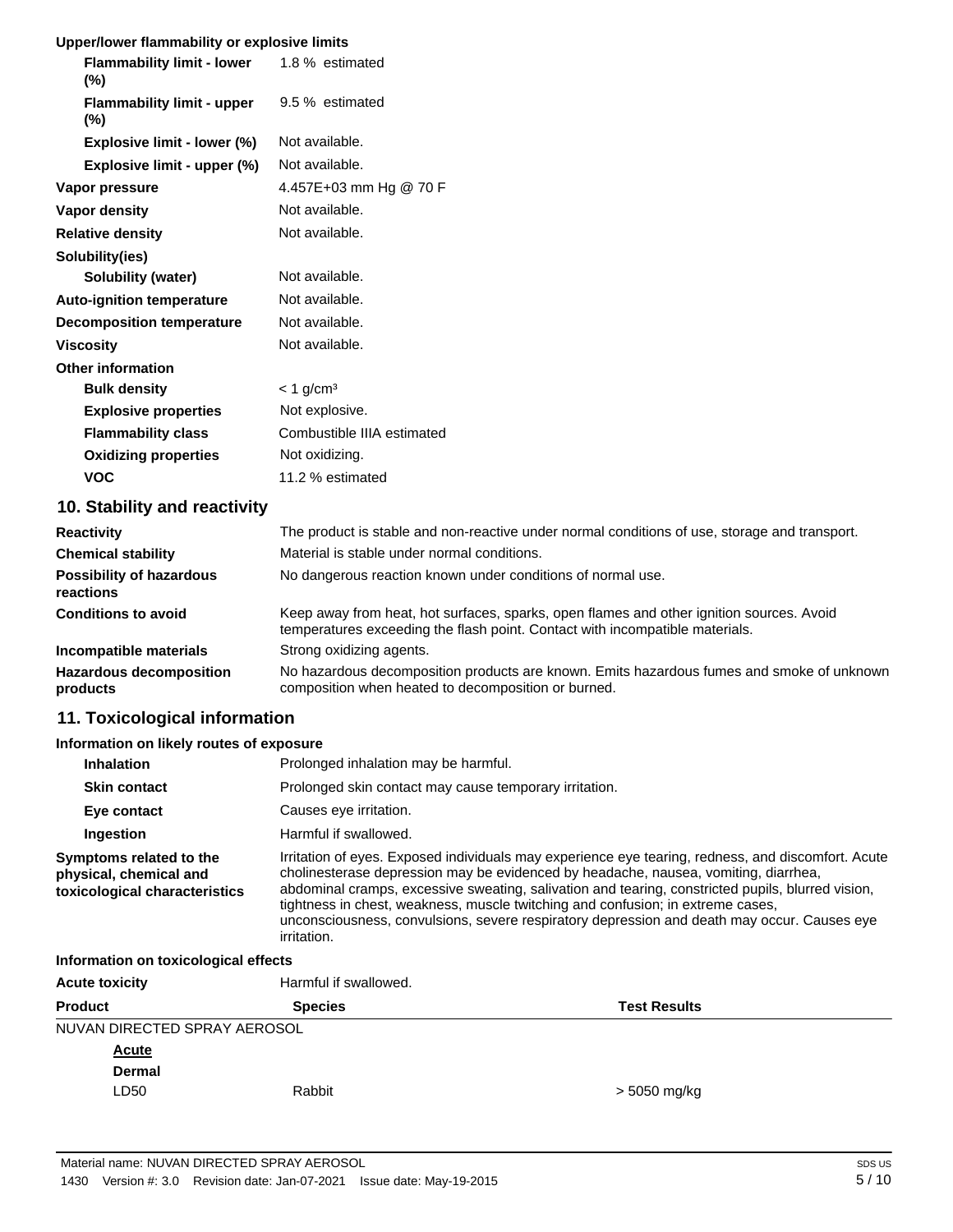| <b>Product</b>                                                                                                                                                                                                                                           | <b>Species</b>                                                                                                                                                                                                                                           |                            |                                                                       | <b>Test Results</b>                                                                      |
|----------------------------------------------------------------------------------------------------------------------------------------------------------------------------------------------------------------------------------------------------------|----------------------------------------------------------------------------------------------------------------------------------------------------------------------------------------------------------------------------------------------------------|----------------------------|-----------------------------------------------------------------------|------------------------------------------------------------------------------------------|
| <b>Inhalation</b>                                                                                                                                                                                                                                        |                                                                                                                                                                                                                                                          |                            |                                                                       |                                                                                          |
| Mist                                                                                                                                                                                                                                                     |                                                                                                                                                                                                                                                          |                            |                                                                       |                                                                                          |
| <b>LC50</b>                                                                                                                                                                                                                                              | Rat                                                                                                                                                                                                                                                      |                            |                                                                       | $> 2.72$ mg/l, 4 hours                                                                   |
| Oral                                                                                                                                                                                                                                                     |                                                                                                                                                                                                                                                          |                            |                                                                       |                                                                                          |
| LD50                                                                                                                                                                                                                                                     | Rat                                                                                                                                                                                                                                                      |                            |                                                                       | 550 mg/kg                                                                                |
| <b>Skin corrosion/irritation</b>                                                                                                                                                                                                                         |                                                                                                                                                                                                                                                          |                            | Prolonged skin contact may cause temporary irritation.                |                                                                                          |
| Serious eye damage/eye<br>irritation                                                                                                                                                                                                                     | Causes eye irritation.                                                                                                                                                                                                                                   |                            |                                                                       |                                                                                          |
| Respiratory or skin sensitization                                                                                                                                                                                                                        |                                                                                                                                                                                                                                                          |                            |                                                                       |                                                                                          |
| <b>ACGIH sensitization</b>                                                                                                                                                                                                                               |                                                                                                                                                                                                                                                          |                            |                                                                       |                                                                                          |
| DICHLORVOS (DDVP), INHALABLE FRACTION AND<br>VAPOR (CAS 62-73-7)                                                                                                                                                                                         |                                                                                                                                                                                                                                                          |                            | Dermal sensitization                                                  |                                                                                          |
| <b>Respiratory sensitization</b>                                                                                                                                                                                                                         | Not a respiratory sensitizer.                                                                                                                                                                                                                            |                            |                                                                       |                                                                                          |
| <b>Skin sensitization</b>                                                                                                                                                                                                                                |                                                                                                                                                                                                                                                          |                            | Animal test did not cause sensitization by skin contact (Guinea pig). |                                                                                          |
| <b>Germ cell mutagenicity</b>                                                                                                                                                                                                                            | mutagenic or genotoxic.                                                                                                                                                                                                                                  |                            |                                                                       | No data available to indicate product or any components present at greater than 0.1% are |
| Carcinogenicity                                                                                                                                                                                                                                          | Suspected of causing cancer.                                                                                                                                                                                                                             |                            |                                                                       |                                                                                          |
| IARC Monographs. Overall Evaluation of Carcinogenicity<br>Dichlorvos (DDVP) (CAS 62-73-7)<br>OSHA Specifically Regulated Substances (29 CFR 1910.1001-1053)<br>Not listed.<br>US. National Toxicology Program (NTP) Report on Carcinogens<br>Not listed. |                                                                                                                                                                                                                                                          |                            | 2B Possibly carcinogenic to humans.                                   |                                                                                          |
| <b>Reproductive toxicity</b>                                                                                                                                                                                                                             |                                                                                                                                                                                                                                                          |                            |                                                                       | This product is not expected to cause reproductive or developmental effects.             |
| Specific target organ toxicity -<br>single exposure                                                                                                                                                                                                      | Not classified.                                                                                                                                                                                                                                          |                            |                                                                       |                                                                                          |
| Specific target organ toxicity -<br>repeated exposure                                                                                                                                                                                                    | Not classified.                                                                                                                                                                                                                                          |                            |                                                                       |                                                                                          |
| <b>Aspiration hazard</b>                                                                                                                                                                                                                                 | Although this product contains petroleum distillate ingredients, it is not classified as an aspiration<br>hazard because the fine mist produced during normal use is not likely to form a pool of petroleum<br>distillates in the mouth to be aspirated. |                            |                                                                       |                                                                                          |
| <b>Chronic effects</b>                                                                                                                                                                                                                                   |                                                                                                                                                                                                                                                          |                            |                                                                       | Prolonged inhalation may be harmful. Prolonged exposure may cause chronic effects.       |
| 12. Ecological information                                                                                                                                                                                                                               |                                                                                                                                                                                                                                                          |                            |                                                                       |                                                                                          |
| <b>Ecotoxicity</b>                                                                                                                                                                                                                                       |                                                                                                                                                                                                                                                          |                            | Very toxic to aquatic life with long lasting effects.                 |                                                                                          |
| <b>Components</b>                                                                                                                                                                                                                                        |                                                                                                                                                                                                                                                          | <b>Species</b>             |                                                                       | <b>Test Results</b>                                                                      |
| Dichlorvos (DDVP) (CAS 62-73-7)                                                                                                                                                                                                                          |                                                                                                                                                                                                                                                          |                            |                                                                       |                                                                                          |
| <b>Aquatic</b>                                                                                                                                                                                                                                           |                                                                                                                                                                                                                                                          |                            |                                                                       |                                                                                          |
| Crustacea                                                                                                                                                                                                                                                | <b>EC50</b>                                                                                                                                                                                                                                              | Water flea (Daphnia pulex) |                                                                       | 0 - 0.0001 mg/l, 48 hours                                                                |
| Fish                                                                                                                                                                                                                                                     | LC50                                                                                                                                                                                                                                                     |                            | Cutthroat trout (Oncorhynchus clarki)                                 | 0.141 - 0.321 mg/l, 96 hours                                                             |

**Persistence and degradability** No data is available on the degradability of any ingredients in the mixture. **Bioaccumulative potential** Not available. **Mobility in soil** No data available.

**Other adverse effects** The product contains volatile organic compounds which have a photochemical ozone creation potential.

## **13. Disposal considerations**

| <b>Disposal instructions</b> | Collect and reclaim or dispose in sealed containers at licensed waste disposal site. Contents<br>under pressure. Do not puncture, incinerate or crush. Do not allow this material to drain into<br>sewers/water supplies. Do not contaminate ponds, waterways or ditches with chemical or used<br>container. Dispose of contents/container in accordance with local/regional/national/international<br>regulations. |
|------------------------------|---------------------------------------------------------------------------------------------------------------------------------------------------------------------------------------------------------------------------------------------------------------------------------------------------------------------------------------------------------------------------------------------------------------------|
| Local disposal regulations   | Dispose in accordance with all applicable regulations.                                                                                                                                                                                                                                                                                                                                                              |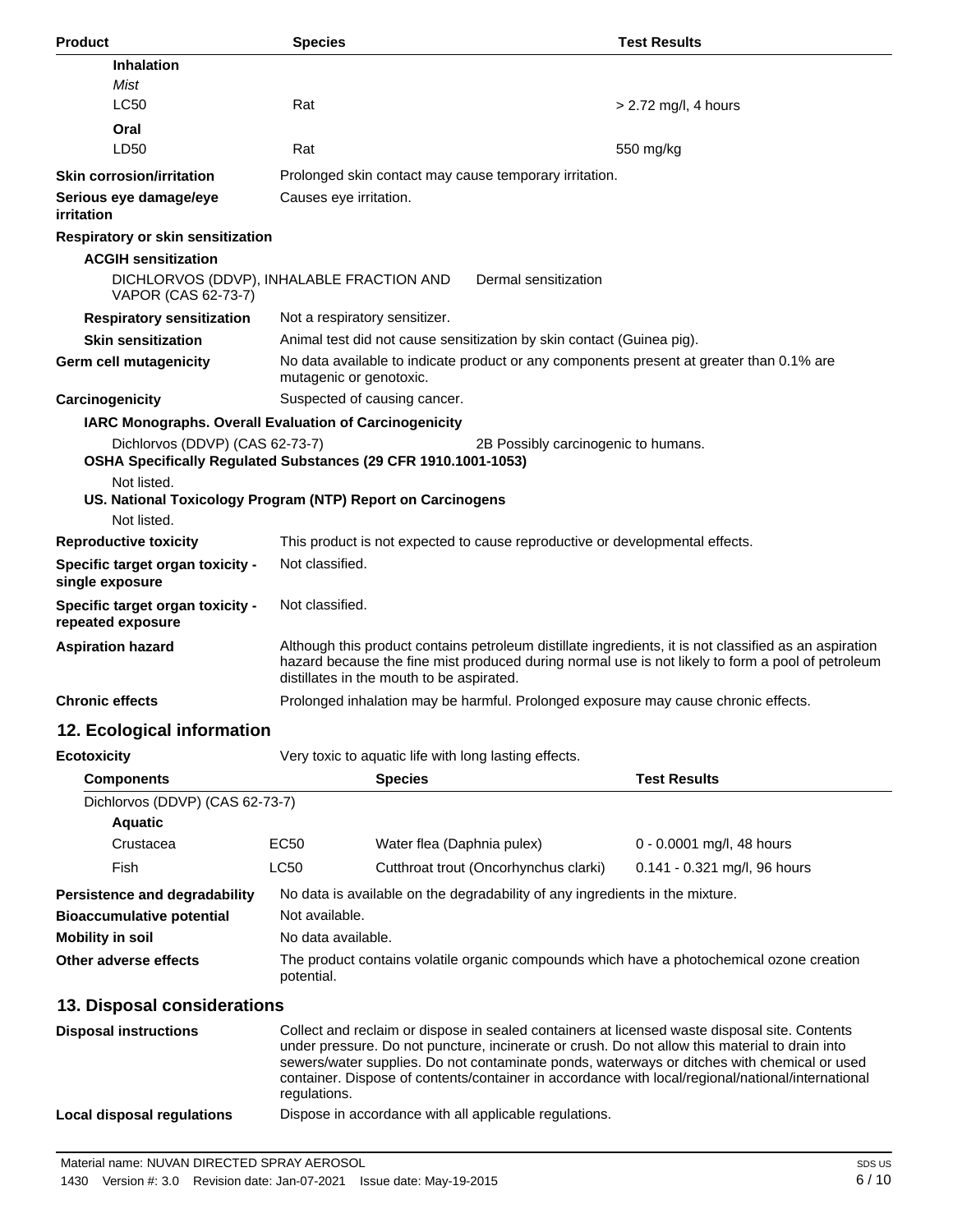| Hazardous waste code                     | The waste code should be assigned in discussion between the user, the producer and the waste<br>disposal company.                                                                                                                                |
|------------------------------------------|--------------------------------------------------------------------------------------------------------------------------------------------------------------------------------------------------------------------------------------------------|
| Waste from residues / unused<br>products | Dispose of in accordance with local regulations. Empty containers or liners may retain some<br>product residues. This material and its container must be disposed of in a safe manner (see:<br>Disposal instructions).                           |
| Contaminated packaging                   | Since emptied containers may retain product residue, follow label warnings even after container is<br>emptied. Empty containers should be taken to an approved waste handling site for recycling or<br>disposal. Do not re-use empty containers. |

## **14. Transport information**

**DOT**

| <b>DOT</b>                        |                                                                                                             |  |
|-----------------------------------|-------------------------------------------------------------------------------------------------------------|--|
| <b>UN number</b>                  | <b>UN1950</b>                                                                                               |  |
| UN proper shipping name           | Aerosols, flammable, Limited Quantity                                                                       |  |
| <b>Transport hazard class(es)</b> |                                                                                                             |  |
| <b>Class</b>                      | 2.1                                                                                                         |  |
| <b>Subsidiary risk</b>            |                                                                                                             |  |
| Packing group                     | Not available.                                                                                              |  |
|                                   | Special precautions for user Read safety instructions, SDS and emergency procedures before handling.        |  |
| <b>Special provisions</b>         | N82                                                                                                         |  |
| <b>Packaging exceptions</b>       | 306                                                                                                         |  |
| Packaging non bulk                | None                                                                                                        |  |
| Packaging bulk                    | None                                                                                                        |  |
| <b>IATA</b>                       |                                                                                                             |  |
| <b>UN number</b>                  | <b>UN1950</b>                                                                                               |  |
| UN proper shipping name           | Aerosols, flammable, Limited Quantity                                                                       |  |
| <b>Transport hazard class(es)</b> |                                                                                                             |  |
| <b>Class</b>                      | 2.1                                                                                                         |  |
| <b>Subsidiary risk</b>            |                                                                                                             |  |
| Packing group                     | Not available.                                                                                              |  |
| <b>Environmental hazards</b>      | No.                                                                                                         |  |
|                                   | <b>Special precautions for user</b> Read safety instructions, SDS and emergency procedures before handling. |  |
|                                   | Read safety instructions, SDS and emergency procedures before handling.                                     |  |
| <b>IMDG</b>                       |                                                                                                             |  |
| <b>UN number</b>                  | <b>UN1950</b>                                                                                               |  |
| UN proper shipping name           | Aerosols, Limited Quantity                                                                                  |  |
| <b>Transport hazard class(es)</b> |                                                                                                             |  |
| <b>Class</b>                      | 2.1                                                                                                         |  |
| <b>Subsidiary risk</b>            |                                                                                                             |  |
| Packing group                     | Not available.                                                                                              |  |
| <b>Environmental hazards</b>      |                                                                                                             |  |
| <b>Marine pollutant</b>           | No.                                                                                                         |  |
| <b>EmS</b>                        | Not available.                                                                                              |  |

**Special precautions for user** Read safety instructions, SDS and emergency procedures before handling. **Transport in bulk according to** Not established. **Annex II of MARPOL 73/78 and the IBC Code**

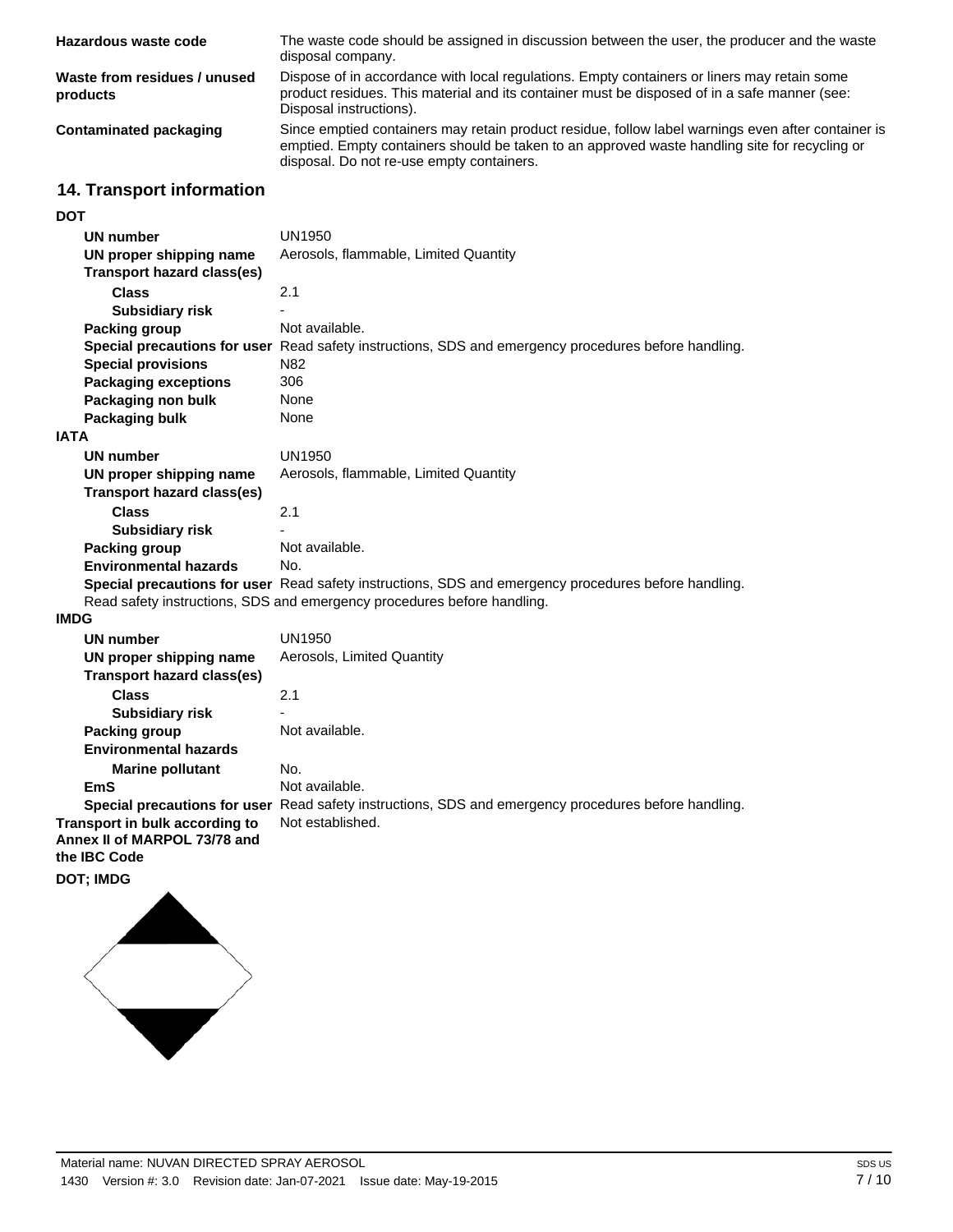

### **15. Regulatory information**

#### **US federal regulations**

This product is a "Hazardous Chemical" as defined by the OSHA Hazard Communication Standard, 29 CFR 1910.1200.

This product is registered under EPA/FIFRA Regulations. It is a violation of Federal Law to use this product in any manner inconsistent with its labeling. Read and follow all label directions. This product is excluded from listing requirements under EPA/TSCA.

This chemical is a pesticide product registered by the United States Environmental Protection Agency and is subject to certain labeling requirements under federal pesticide law. These requirements differ from the classification criteria and hazard information required for safety data sheets (SDS), and for workplace labels of non-pesticide chemicals. The hazard information required on the pesticide label is reproduced below. The pesticide label also includes other important information, including directions for use.

#### HAZARD TO HUMANS AND DOMESTIC ANIMALS.

CAUTION! Harmful if swallowed. Causes moderate eye irritation. Avoid contact with eyes or clothing. Wear long-sleeved shirt, long pants, socks and shoes. Wash thoroughly with soap and water after handling and before eating, drinking, chewing gum or using tobacco. Remove and wash contaminated clothing before reuse. KEEP OUT OF REACH OF CHILDREN! Do not apply to surfaces contacted frequently by children or allow them in areas where surfaces are not yet dry. Avoid contamination of food/feed and foodstuffs. Do not treat areas where food or food/feed crops are growing. Do not use on pets or animals. Do not smoke while using. Do not spray directly on the skin or on animals. Do not apply in patient rooms or rooms occupied by the elderly or infirm. Do not allow children or pets to contact treated surfaces until dry.

#### ENVIRONMENTAL HAZARDS

This product is toxic to fish, birds, and aquatic invertebrates. Do not apply directly to water, to areas where surface water is present or to intertidal areas below the mean high water mark. Do not contaminate water when disposing of equipment washwater or rinsate.

**Threshold**

**planning quantity, lower value (pounds)**

PHYSICAL OR CHEMICAL HAZARDS

**(pounds)**

**(pounds)**

Contents under pressure. Keep away from heat, sparks and open flame. Do not puncture or incinerate container. Exposure to temperatures above 130°F may cause bursting. Not for use around electrical equipment.

#### **Toxic Substances Control Act (TSCA)**

| Not regulated.                                                                                               | TSCA Section 12(b) Export Notification (40 CFR 707, Subpt. D)      |                        |                                       |
|--------------------------------------------------------------------------------------------------------------|--------------------------------------------------------------------|------------------------|---------------------------------------|
| <b>CERCLA Hazardous Substance List (40 CFR 302.4)</b>                                                        |                                                                    |                        |                                       |
| Dichlorvos (DDVP) (CAS 62-73-7)<br><b>SARA 304 Emergency release notification</b>                            |                                                                    |                        | Listed.                               |
| OSHA Specifically Regulated Substances (29 CFR 1910.1001-1053)                                               | PHOSPHORIC ACID, 2-DICHLOROETHENYL<br>DIMETHYL ESTER (CAS 62-73-7) |                        | <b>10 LBS</b>                         |
| Not listed.                                                                                                  |                                                                    |                        |                                       |
| Superfund Amendments and Reauthorization Act of 1986 (SARA)<br><b>SARA 302 Extremely hazardous substance</b> |                                                                    |                        |                                       |
| <b>Chemical name</b>                                                                                         | <b>CAS</b> number                                                  | Reportable<br>quantity | <b>Threshold</b><br>planning quantity |

**Threshold planning quantity, upper value (pounds)**

Dichlorvos (DDVP) 62-73-7 10 1000 Material name: NUVAN DIRECTED SPRAY AEROSOL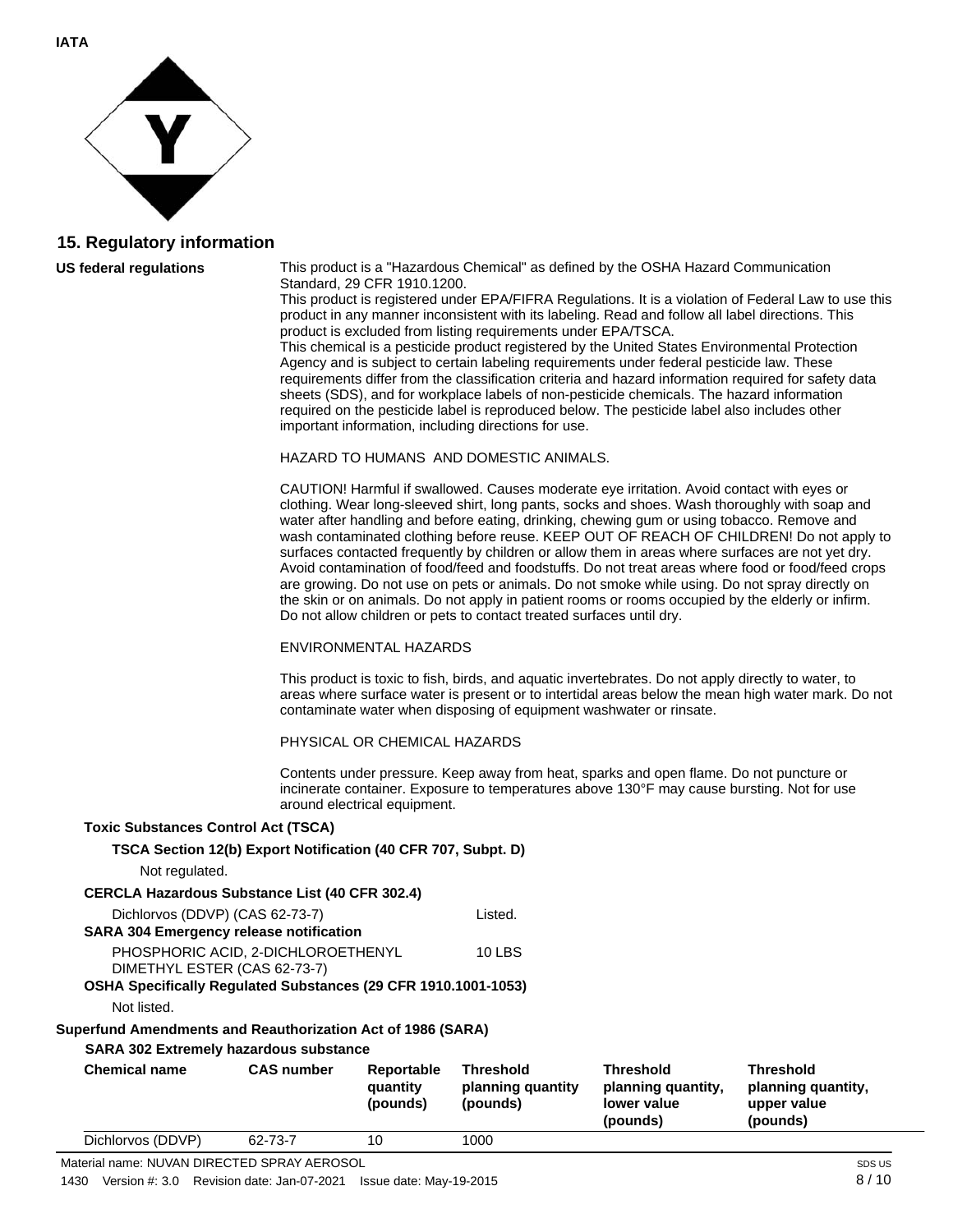| SARA 311/312 Hazardous<br>chemical                                                                                                                                                                                                                                                                           | No (Exempt)                                                                                       |                                                                                                                                                                                                                                                                                                                                                                                                                                        |                         |                                                                                                                                    |                        |
|--------------------------------------------------------------------------------------------------------------------------------------------------------------------------------------------------------------------------------------------------------------------------------------------------------------|---------------------------------------------------------------------------------------------------|----------------------------------------------------------------------------------------------------------------------------------------------------------------------------------------------------------------------------------------------------------------------------------------------------------------------------------------------------------------------------------------------------------------------------------------|-------------------------|------------------------------------------------------------------------------------------------------------------------------------|------------------------|
| SARA 313 (TRI reporting)<br><b>Chemical name</b>                                                                                                                                                                                                                                                             |                                                                                                   |                                                                                                                                                                                                                                                                                                                                                                                                                                        | <b>CAS number</b>       | % by wt.                                                                                                                           |                        |
| Dichlorvos (DDVP)                                                                                                                                                                                                                                                                                            |                                                                                                   | 62-73-7                                                                                                                                                                                                                                                                                                                                                                                                                                |                         | 0.5                                                                                                                                |                        |
| Other federal regulations                                                                                                                                                                                                                                                                                    |                                                                                                   |                                                                                                                                                                                                                                                                                                                                                                                                                                        |                         |                                                                                                                                    |                        |
| Clean Air Act (CAA) Section 112 Hazardous Air Pollutants (HAPs) List                                                                                                                                                                                                                                         |                                                                                                   |                                                                                                                                                                                                                                                                                                                                                                                                                                        |                         |                                                                                                                                    |                        |
| Dichlorvos (DDVP) (CAS 62-73-7)<br>Clean Air Act (CAA) Section 112(r) Accidental Release Prevention (40 CFR 68.130)                                                                                                                                                                                          |                                                                                                   |                                                                                                                                                                                                                                                                                                                                                                                                                                        |                         |                                                                                                                                    |                        |
| Not regulated.                                                                                                                                                                                                                                                                                               |                                                                                                   |                                                                                                                                                                                                                                                                                                                                                                                                                                        |                         |                                                                                                                                    |                        |
| <b>Safe Drinking Water Act</b><br>(SDWA)                                                                                                                                                                                                                                                                     |                                                                                                   |                                                                                                                                                                                                                                                                                                                                                                                                                                        |                         | Contains component(s) regulated under the Safe Drinking Water Act.                                                                 |                        |
| US state regulations                                                                                                                                                                                                                                                                                         |                                                                                                   |                                                                                                                                                                                                                                                                                                                                                                                                                                        |                         |                                                                                                                                    |                        |
| <b>California Proposition 65</b>                                                                                                                                                                                                                                                                             |                                                                                                   |                                                                                                                                                                                                                                                                                                                                                                                                                                        |                         |                                                                                                                                    |                        |
|                                                                                                                                                                                                                                                                                                              |                                                                                                   | cause cancer. For more information go to www.P65Warnings.ca.gov.                                                                                                                                                                                                                                                                                                                                                                       |                         | <b>WARNING:</b> This product can expose you to Dichlorvos (DDVP), which is known to the State of California to                     |                        |
| California Proposition 65 - CRT: Listed date/Carcinogenic substance                                                                                                                                                                                                                                          |                                                                                                   |                                                                                                                                                                                                                                                                                                                                                                                                                                        |                         |                                                                                                                                    |                        |
| Dichlorvos (DDVP) (CAS 62-73-7)                                                                                                                                                                                                                                                                              |                                                                                                   |                                                                                                                                                                                                                                                                                                                                                                                                                                        | Listed: January 1, 1989 |                                                                                                                                    |                        |
| <b>International Inventories</b>                                                                                                                                                                                                                                                                             |                                                                                                   |                                                                                                                                                                                                                                                                                                                                                                                                                                        |                         |                                                                                                                                    |                        |
| Country(s) or region                                                                                                                                                                                                                                                                                         | Inventory name                                                                                    |                                                                                                                                                                                                                                                                                                                                                                                                                                        |                         |                                                                                                                                    | On inventory (yes/no)* |
| United States & Puerto Rico                                                                                                                                                                                                                                                                                  |                                                                                                   | Toxic Substances Control Act (TSCA) Inventory                                                                                                                                                                                                                                                                                                                                                                                          |                         |                                                                                                                                    | Yes                    |
| *A "Yes" indicates that all components of this product comply with the inventory requirements administered by the governing country(s)<br>A "No" indicates that one or more components of the product are not listed or exempt from listing on the inventory administered by the governing<br>$country(s)$ . |                                                                                                   |                                                                                                                                                                                                                                                                                                                                                                                                                                        |                         |                                                                                                                                    |                        |
| 16. Other information, including date of preparation or last revision                                                                                                                                                                                                                                        |                                                                                                   |                                                                                                                                                                                                                                                                                                                                                                                                                                        |                         |                                                                                                                                    |                        |
| <b>Issue date</b>                                                                                                                                                                                                                                                                                            | May-19-2015                                                                                       |                                                                                                                                                                                                                                                                                                                                                                                                                                        |                         |                                                                                                                                    |                        |
| <b>Revision date</b>                                                                                                                                                                                                                                                                                         | Jan-07-2021                                                                                       |                                                                                                                                                                                                                                                                                                                                                                                                                                        |                         |                                                                                                                                    |                        |
| <b>References</b>                                                                                                                                                                                                                                                                                            | ACGIH®:<br>CERCLA:<br>EPA:<br>FIFRA:<br>IARC:<br>NTP:<br>OSHA:<br>TSCA:<br>DOT:<br>IMDG:<br>IATA: | <b>Environmental Protection Agency</b><br>Federal Insecticide, Fungicide, and Rodenticide Act<br>International Agency for Research on Cancer<br>National Toxicology Program<br>Occupational Safety and Health Agency<br>SARA: Superfund Amendments and Reauthorization Act<br><b>Toxic Substances Control Act</b><br>Department of Transportation<br>International Maritime Dangerous Goods<br>International Air Transport Association |                         | American Conference of Governmental Industrial Hygienists<br>Comprehensive Environmental Response, Compensation, and Liability Act |                        |
| Version #                                                                                                                                                                                                                                                                                                    | 3.0                                                                                               |                                                                                                                                                                                                                                                                                                                                                                                                                                        |                         |                                                                                                                                    |                        |
| <b>HMIS<sup>®</sup></b> ratings                                                                                                                                                                                                                                                                              | Health: 2*<br>Flammability: 4<br>Physical hazard: 0                                               |                                                                                                                                                                                                                                                                                                                                                                                                                                        |                         |                                                                                                                                    |                        |
| <b>NFPA ratings</b>                                                                                                                                                                                                                                                                                          | Health: 2<br>Flammability: 4<br>Instability: 0                                                    |                                                                                                                                                                                                                                                                                                                                                                                                                                        |                         |                                                                                                                                    |                        |